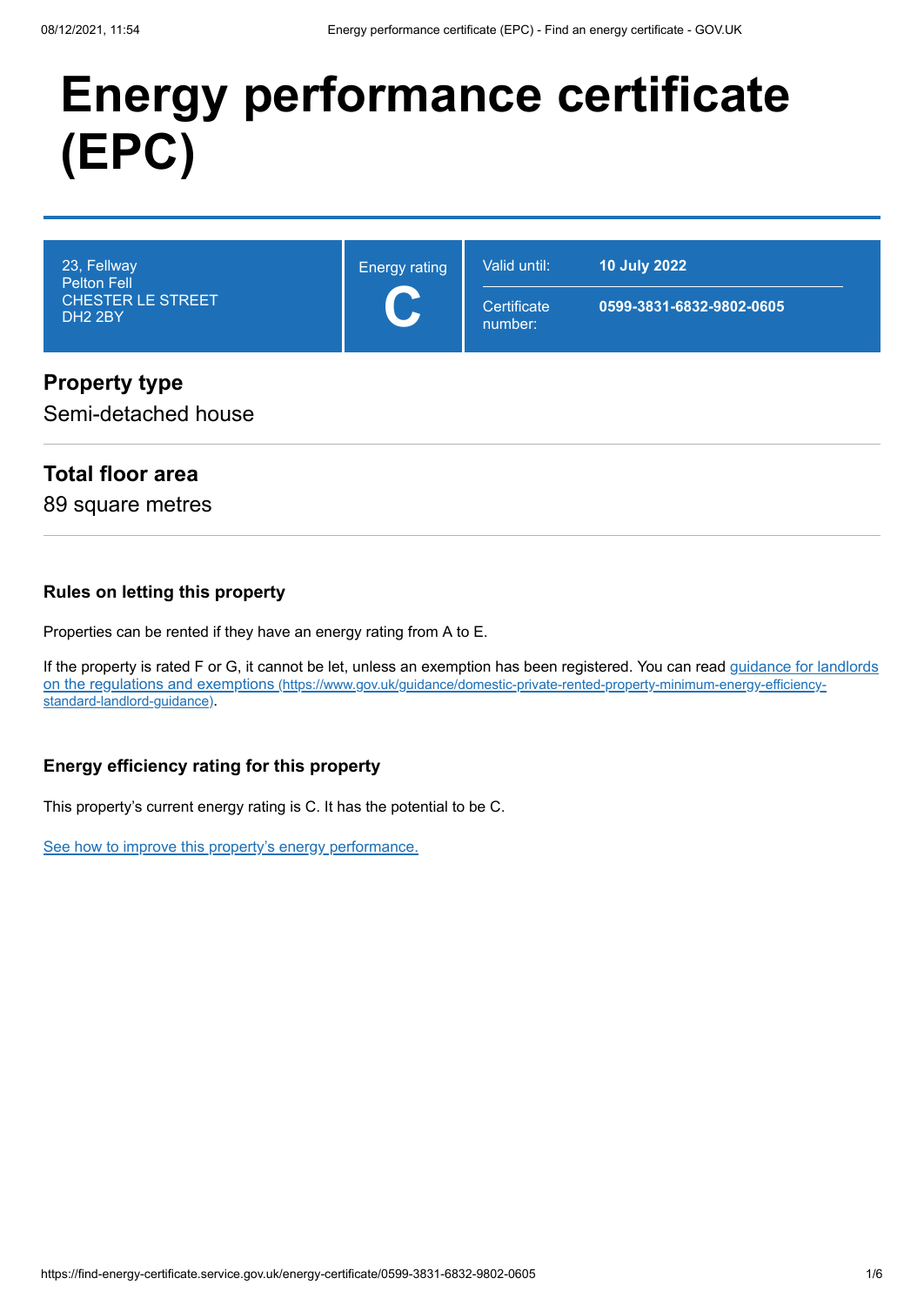| <b>Score</b> | <b>Energy rating</b> |              | <b>Current</b>    | <b>Potential</b> |
|--------------|----------------------|--------------|-------------------|------------------|
| $92 +$       |                      |              |                   |                  |
| 81-91        | Β                    |              |                   |                  |
| 69-80        | $\mathbf C$          |              | 74<br>$\mathbf C$ | $74$ $c$         |
| 55-68        |                      |              |                   |                  |
| 39-54        |                      | E            |                   |                  |
| $21 - 38$    |                      | F            |                   |                  |
| $1-20$       |                      | $\mathbf{r}$ |                   |                  |

The graph shows this property's current and potential energy efficiency.

Properties are given a rating from A (most efficient) to G (least efficient).

Properties are also given a score. The higher the number the lower your fuel bills are likely to be.

For properties in England and Wales:

- the average energy rating is D
- the average energy score is 60

#### **Breakdown of property's energy performance**

This section shows the energy performance for features of this property. The assessment does not consider the condition of a feature and how well it is working.

Each feature is assessed as one of the following:

- very good (most efficient)
- good
- average
- poor
- very poor (least efficient)

When the description says "assumed", it means that the feature could not be inspected and an assumption has been made based on the property's age and type.

| <b>Feature</b> | <b>Description</b>                                    | Rating |
|----------------|-------------------------------------------------------|--------|
| Walls          | Average thermal transmittance 0.40 W/m <sup>2</sup> K | Good   |
| Roof           | Average thermal transmittance 0.20 W/m <sup>2</sup> K | Good   |
| Floor          | Average thermal transmittance 0.55 W/m <sup>2</sup> K | Poor   |

https://find-energy-certificate.service.gov.uk/energy-certificate/0599-3831-6832-9802-0605 2/6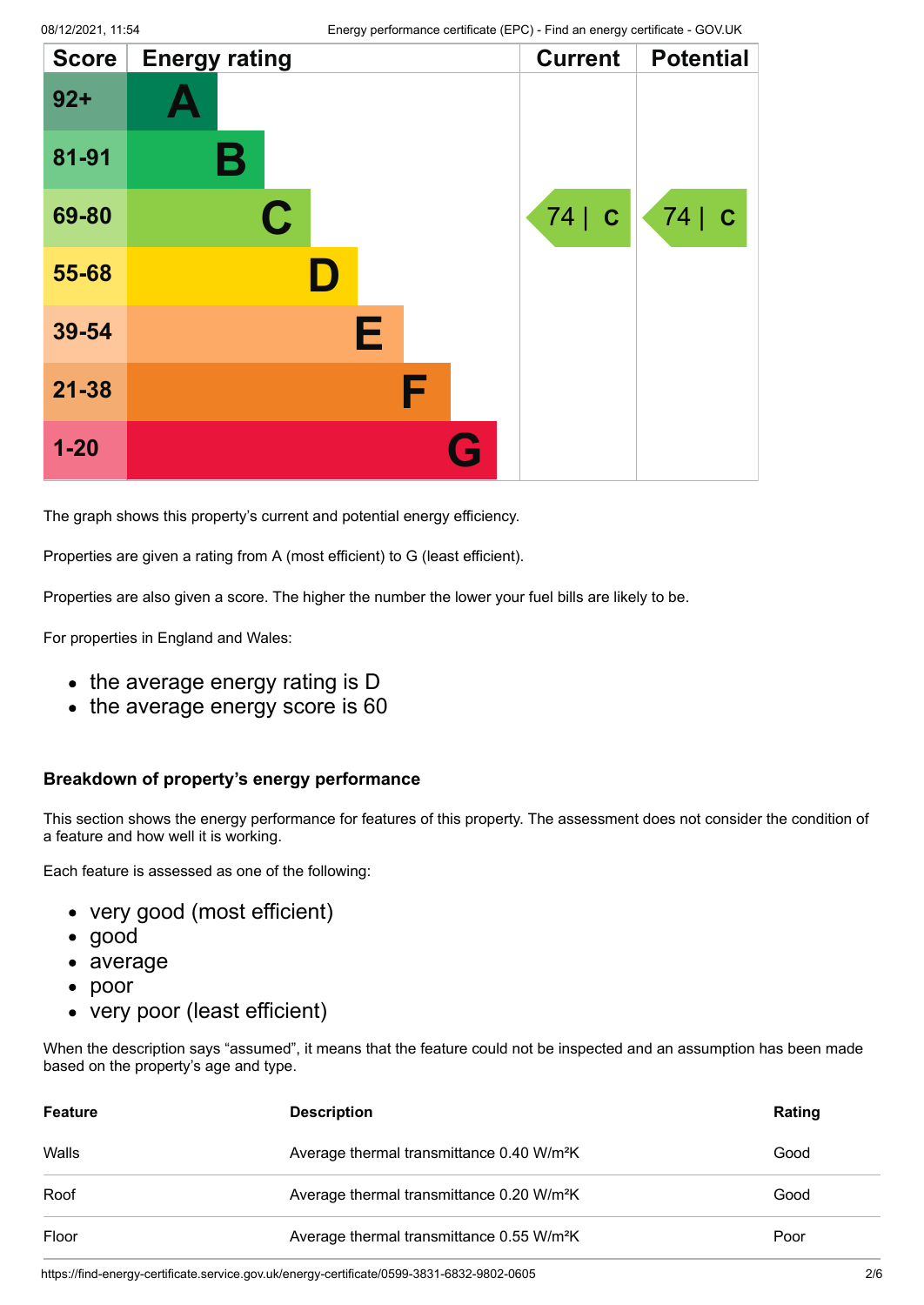08/12/2021, 11:54 Energy performance certificate (EPC) - Find an energy certificate - GOV.UK

| <b>Feature</b>       | <b>Description</b>                       | Rating    |
|----------------------|------------------------------------------|-----------|
| <b>Windows</b>       | Fully double glazed                      | Good      |
| Main heating         | Boiler and radiators, mains gas          | Good      |
| Main heating control | Programmer, room thermostat and TRVs     | Good      |
| Hot water            | From main system                         | Good      |
| Lighting             | Low energy lighting in all fixed outlets | Very good |
| Secondary heating    | None                                     | N/A       |
| Air tightness        | (not tested)                             | N/A       |

# **Primary energy use**

The primary energy use for this property per year is 151 kilowatt hours per square metre (kWh/m2).

#### What is primary energy use?

#### **Environmental impact of this property**

This property's current environmental impact rating is C. It has the potential to be C.

Properties are rated in a scale from A to G based on how much carbon dioxide (CO2) they produce.

Properties with an A rating produce less CO2 than G rated properties.

#### **An average household produces**

#### 6 tonnes of CO2

### **This property produces**

2.6 tonnes of CO2

## **This property's potential production**

2.6 tonnes of CO2

By making the [recommended changes](#page-3-0), you could reduce this property's CO2 emissions by 0.0 tonnes per year. This will help to protect the environment.

Environmental impact ratings are based on assumptions about average occupancy and energy use. They may not reflect how energy is consumed by the people living at the property.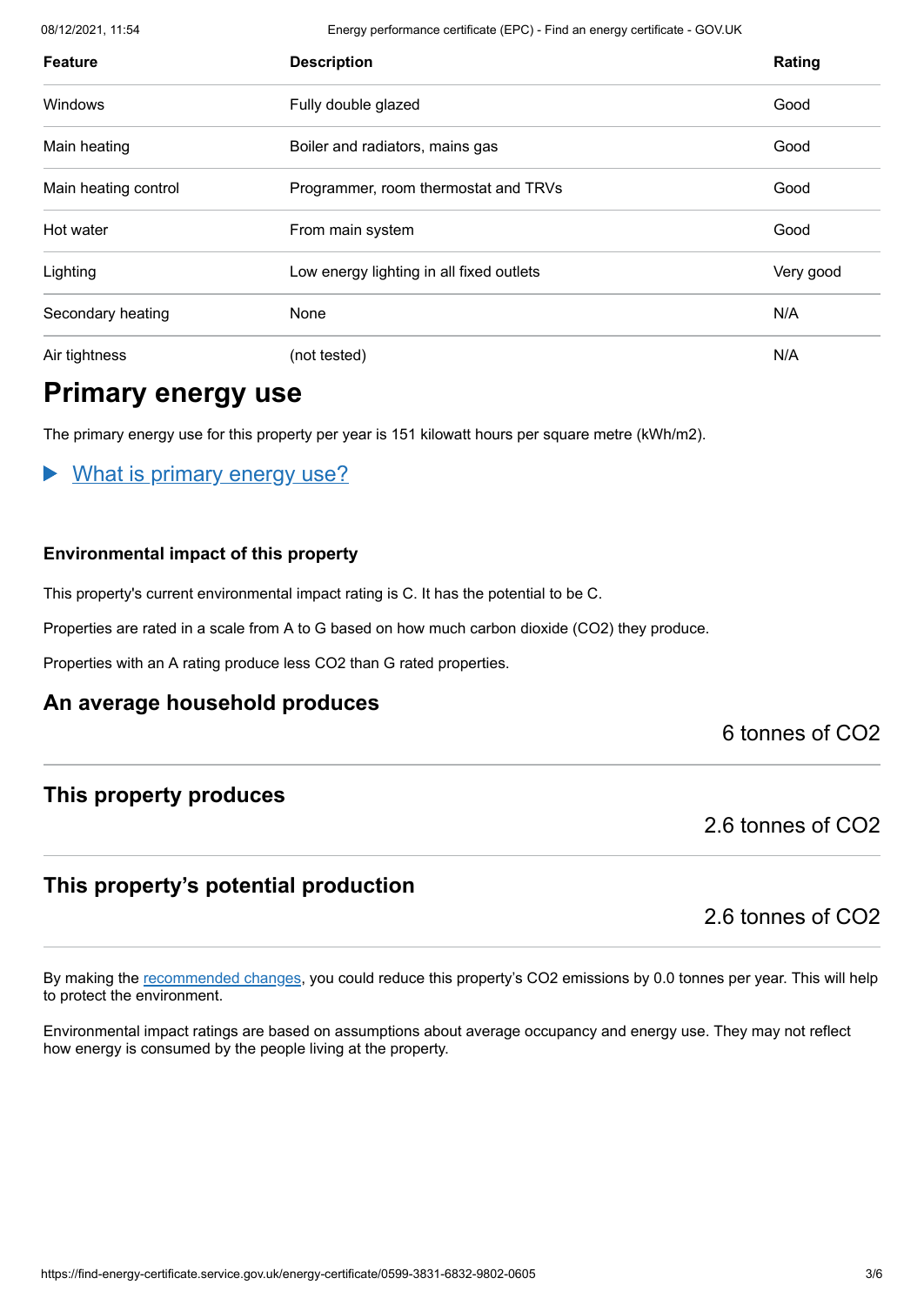#### <span id="page-3-0"></span>**How to improve this property's energy performance**

Making any of the recommended changes will improve this property's energy efficiency.

Potential energy rating **C** If you make all of the recommended changes, this will improve the property's energy rating and score from C (74) to C (74). **Recommendation 1: Solar water heating** Solar water heating **Typical installation cost** £4,000 - £6,000 **Typical yearly saving** £36 What is an energy rating?

**Potential rating after carrying out recommendation 1**

# **Recommendation 2: Solar photovoltaic panels, 2.5 kWp**

Solar photovoltaic panels

**Typical installation cost**

£11,000 - £20,000

£219

85 | B

76 | C

**Typical yearly saving**

**Potential rating after carrying out recommendations 1 and 2**



[Find energy grants and ways to save energy in your home.](https://www.gov.uk/improve-energy-efficiency) (https://www.gov.uk/improve-energy-efficiency)

**Estimated energy use and potential savings**

**Estimated yearly energy cost for this property**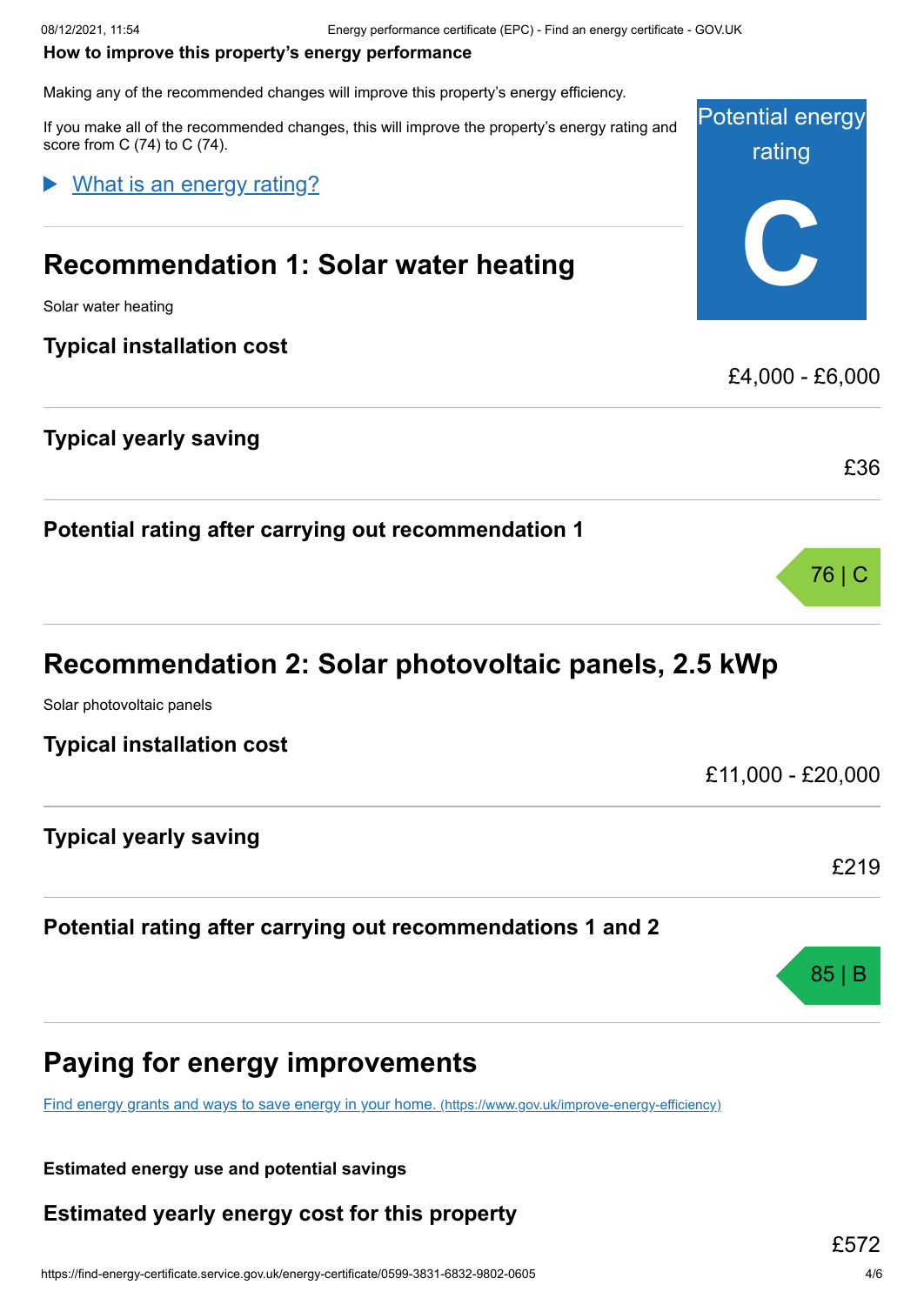#### **Potential saving**

The estimated cost shows how much the average household would spend in this property for heating, lighting and hot water. It is not based on how energy is used by the people living at the property.

The estimated saving is based on making all of the recommendations in [how to improve this property's energy performance.](#page-3-0)

For advice on how to reduce your energy bills visit Simple Energy Advice [\(https://www.simpleenergyadvice.org.uk/\)](https://www.simpleenergyadvice.org.uk/).

# **Heating use in this property**

Heating a property usually makes up the majority of energy costs.

#### **Estimated energy used to heat this property**

#### **Space heating**

7790 kWh per year

#### **Water heating**

#### 2430 kWh per year

#### **Potential energy savings by installing insulation**

The assessor did not find any opportunities to save energy by installing insulation in this property.

You might be able to receive Renewable Heat Incentive payments [\(https://www.gov.uk/domestic-renewable-heat-incentive\)](https://www.gov.uk/domestic-renewable-heat-incentive). This will help to reduce carbon emissions by replacing your existing heating system with one that generates renewable heat. The estimated energy required for space and water heating will form the basis of the payments.

#### **Contacting the assessor and accreditation scheme**

This EPC was created by a qualified energy assessor.

If you are unhappy about your property's energy assessment or certificate, you can complain to the assessor directly.

If you are still unhappy after contacting the assessor, you should contact the assessor's accreditation scheme.

Accreditation schemes are appointed by the government to ensure that assessors are qualified to carry out EPC assessments.

# **Assessor contact details**

#### **Assessor's name**

Steven Carroll

#### **Telephone**

0844 6331000